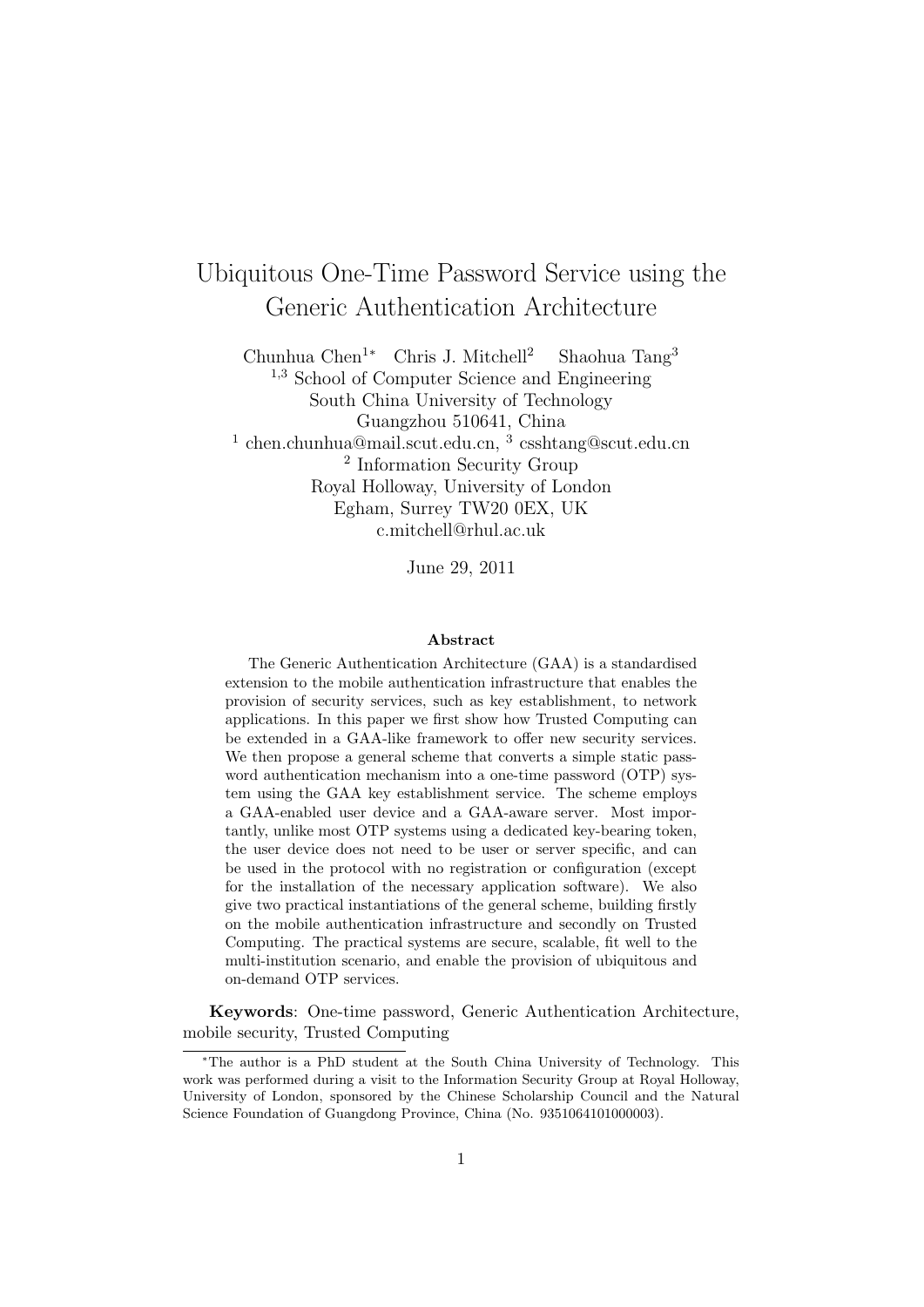## 1 Introduction and Motivation

A one-time password (OTP) is a means of proving the identity of a user that is only valid for a single authentication session or for a short time period. On-demand OTP systems (e.g. RFC 4226 [16]) typically involve the use of a server-specific security token that shares a secret key with the server and that requires an initialisation process. Such a process costs time and money. Also, if the token is compromised, lost or stolen, then an adversary might be able to use it to impersonate the user to the server, at least until it is revoked. This is likely to increase system support costs, including the possible need to manage a token revocation mechanism. In addition, such schemes do not fit well to a multi-institution scenario, since a user would be required to possess a token for each server with which he or she interacts. Of course, a multi-institution scheme in which a token is equipped with a separate secret key for each of a number of servers is technically feasible; however, such a scheme may be difficult to deploy and manage in practice. These disadvantages increase the management burden and cost, and hence limit the use of OTP systems to security-critical applications.

A major challenge in the management of authentication in networks such as the Internet is the need to establish the necessary credentials. Building an authentication system using a pre-existing security infrastructure is thus a potentially cost-effective approach. One such security infrastructure is the widely used static password authentication infrastructure, in which weak passwords are shared by users and application servers. However, this security infrastructure is vulnerable to a number of attacks. Another preexisting security infrastructure is the mobile authentication infrastructure, in which a long-term secret subscriber key is shared by a mobile device and its home mobile network. Widely deployed mobile networks include the Global System for Mobile Communications (GSM) and Universal Mobile Telecommunications System (UMTS) networks. The Generic Authentication Architecture (GAA) [5], standardised by  $3GPP<sup>1</sup>$  and  $3GPP<sup>2</sup>$ , is a general framework that builds on the mobile authentication infrastructure to enable the provision of security services, such as key establishment, to network applications. A third pre-existing security infrastructure of interest here is the Trusted Computing [17] security infrastructure, in which a Trusted Platform Module in a PC is equipped with a certified RSA key pair.

In this paper we first investigate a possible means of extending the Trusted Computing security infrastructure via a GAA-like framework to provide new security services. We then propose a general scheme that converts a simple static password authentication mechanism into a OTP system using the GAA key establishment service. The user 'token' that generates

<sup>&</sup>lt;sup>1</sup>The 3rd Generation Partnership Project (3GPP).

<sup>2</sup>The 3rd Generation Partnership Project 2 (3GPP2).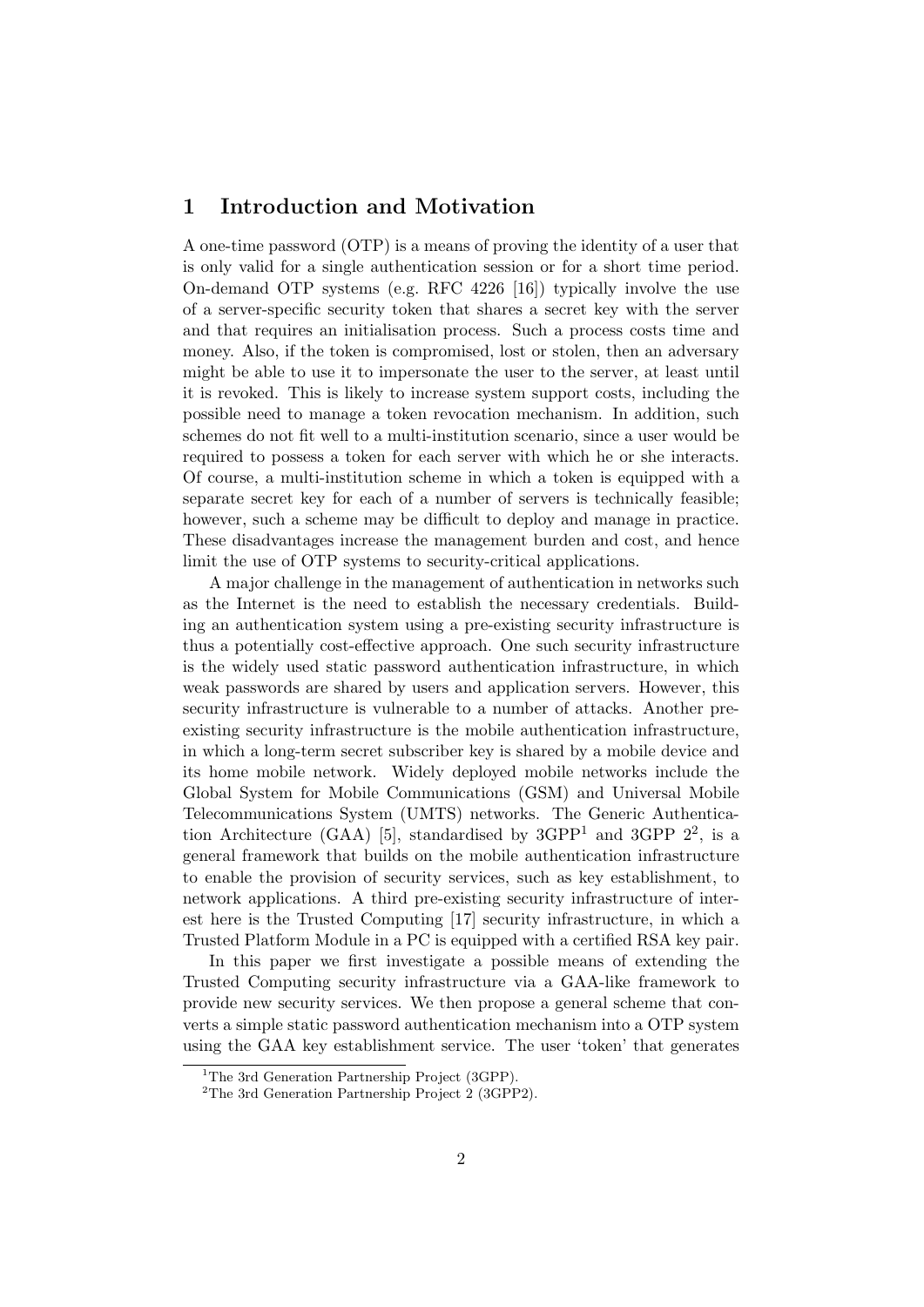the OTP is a GAA-enabled device that is not user or server specific, and can be used in the protocol with no registration or configuration (except for the installation of the necessary application software). We describe two practical instantiations of the general scheme, building firstly on the mobile authentication infrastructure and secondly on Trusted Computing. Our analysis show that the schemes overcome the disadvantages discussed above and enable the provision of ubiquitous and on-demand OTP services.

The rest of this paper is organised as follows. In section 2 we briefly introduce the standard version of GAA that relies on the mobile authentication infrastructure; we then describe the new GAA scheme that builds on the Trusted Computing security infrastructure. In section 3 we review related work. We describe the GAA-based OTP systems in section 4, and discuss their advantages and limitations in section 5. In section 6 we provide an informal security analysis, and in section 7 we draw conclusions.

## 2 Generic Authentication Architecture

We start by describing the GAA architecture, introducing the main roles in the system and the two main procedures. We follow this by describing two separate implementations of GAA, i.e. as supported by the mobile authentication infrastructure (the standard version of GAA), and our new version of GAA as supported by trusted computing.

## 2.1 Overview of GAA

Within the GAA framework, the following entities play a role:

- the Bootstrapping Server Function (BSF) provides authenticated key establishment services to GAA-enabled devices and application servers, using a pre-existing security infrastructure;
- a GAA-enabled user device accesses the security services provided by the BSF using a pre-existing security context;
- a GAA-aware application server accesses the security services provided by the BSF, and has the means to establish a mutually authenticated secure channel (e.g. as provided by SSL/TLS) with the BSF.

GAA involves two procedures, GAA bootstrapping and Use of bootstrapped keys.

• GAA bootstrapping involves use of an authenticated key agreement protocol to set up a shared master key MK between a GAA-enabled user device and the BSF. Also established is a Bootstrapping Transaction Identifier B-TID for MK and the lifetime of this key. B-TID must consist of a (statistically) unique value which can identify an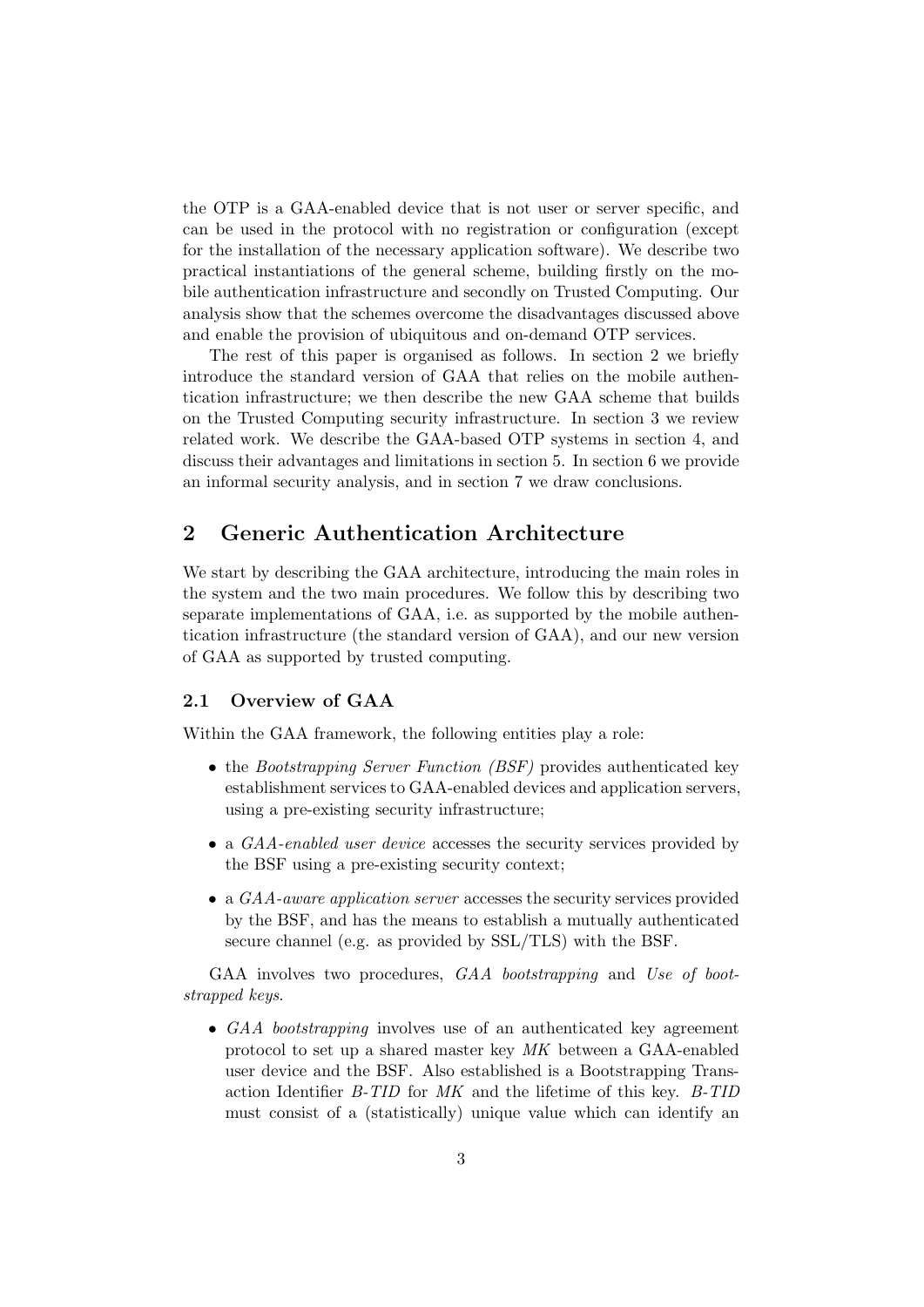instance of GAA bootstrapping and the BSF's network domain name. The authenticated key agreement protocol builds on an existing security infrastructure.

• Use of bootstrapped keys is a procedure which establishes a serverand application-specific shared secret session key SK between a GAAenabled user device and a GAA-aware application server, using the master key MK shared by the user device and the BSF. The procedure operates in the following way. The device first derives a session key SK as follows:

 $SK = KDF(MK, NAF-Id,$  other values)

where KDF is a key derivation function, and  $NAF-Id^3$  is an applicationspecific value consisting of the Fully Qualified Domain Name (FQDN) of an application server and the identifier of the underlying application protocol. Other values may be included in the key derivation computation depending on the nature of the underlying security infrastructure.

The device then starts the application protocol by sending a request containing B-TID to the application server. The application server submits the received  $B$ -TID and its own identifier  $NAF$ -Id to the BSF to request the session key SK. Note that B-TID contains the network domain name of the BSF, so the application server knows where to send the request. As stated above, the application server and the BSF have the means to establish a mutually authenticated secure channel, and hence the BSF can verify the server against its FQDN. If the server authentication succeeds, the BSF derives SK from the MK identified by B-TID, and sends SK, its lifetime, and other relevant information to the application server via a secure channel. The user device and the application server now share  $SK$ , which they can use to secure application-specific messages.

## 2.2 UMTS GAA

The standard versions of GAA [5] build on the mobile authentication infrastructures (including the GSM or the UMTS infrastructures). In this paper we focus on GAA as supported by the UMTS authentication infrastructure, which we refer to as UMTS GAA.

As shown in Figure 1, the following UMTS-specific entities play a role in UMTS GAA:

<sup>&</sup>lt;sup>3</sup>In the GAA specifications [5], the functionality of a GAA-aware application server is referred to as the Network Application Function (NAF).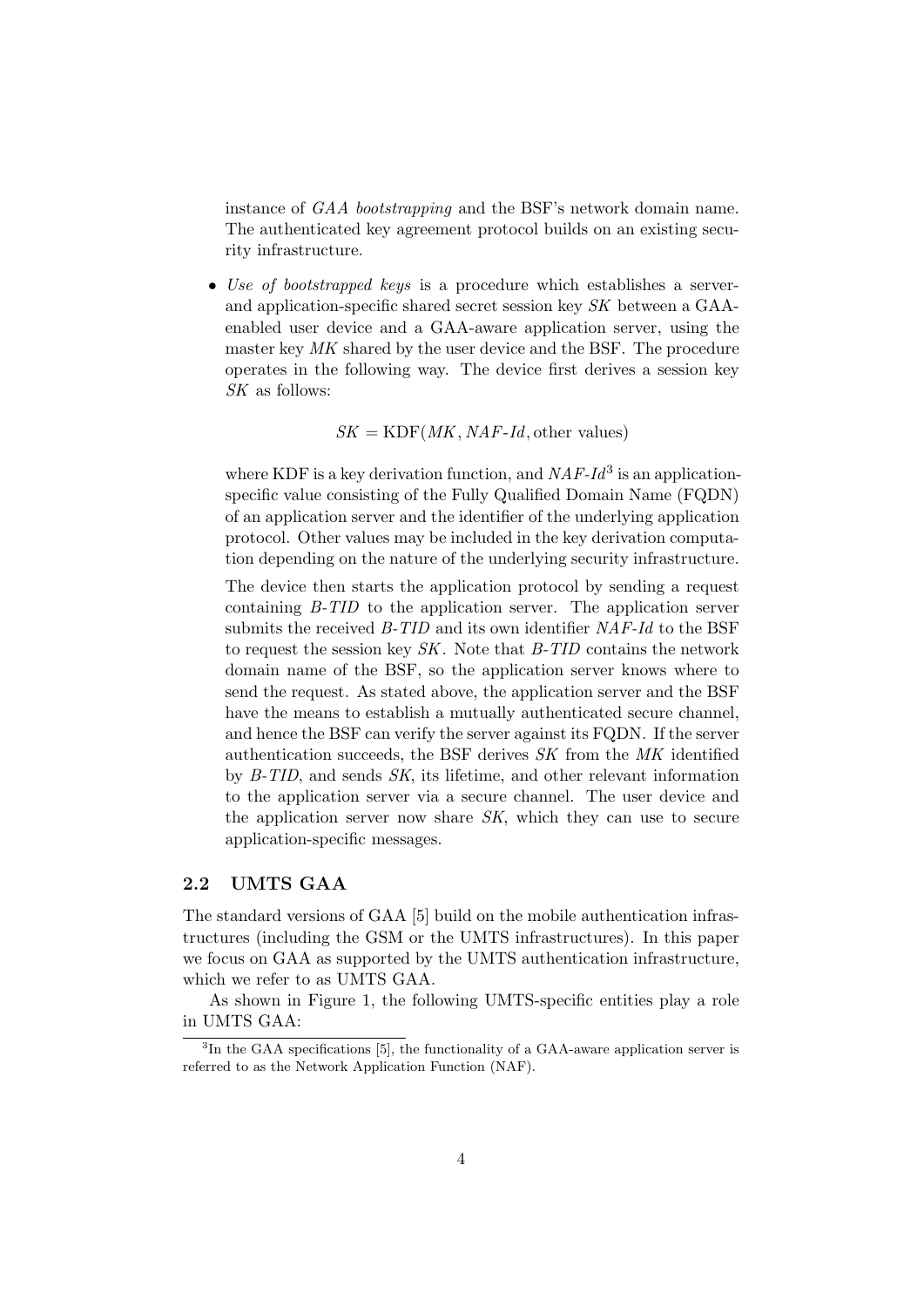

Figure 1: UMTS GAA framework

- the Home Subscriber Server (HSS) is provided by a network operator, and has access to the long-term key for each of the operators's subscribers;
- the BSF connects to the HSS and acts as an intermediary between the HSS and a GAA-enabled mobile device;
- the GAA-enabled user device is a UMTS-enabled mobile device, which shares a long-term subscriber key with its HSS.

The UMTS Authentication and Key Agreement (UMTS AKA) protocol [1] provides authentication and key establishment using a long-term secret subscriber key K shared by a mobile device (strictly its UMTS Subscriber Identity Module (USIM)) and its HSS. As a result of a successful UMTS AKA procedure, a pair of secret session keys is shared by the mobile device and its HSS. These keys are CK, used for confidentiality protection, and IK, used for integrity protection. Note that, in the UMTS AKA procedure, a random challenge  $(RAND)$  is sent by the HSS to the mobile device.

UMTS GAA bootstrapping, as defined in the Generic Bootstrapping Architecture (GBA) [5], uses the UMTS AKA protocol to set up a GAA master session key  $(MK)$  between a GAA-enabled mobile device and the BSF, where MK is the concatenation of IK and CK. The BSF also sends an identifer  $B-TID$  for MK and the MK lifetime to the mobile device.  $B-TID$ consists of a combination of the RAND value and the BSF's network domain name.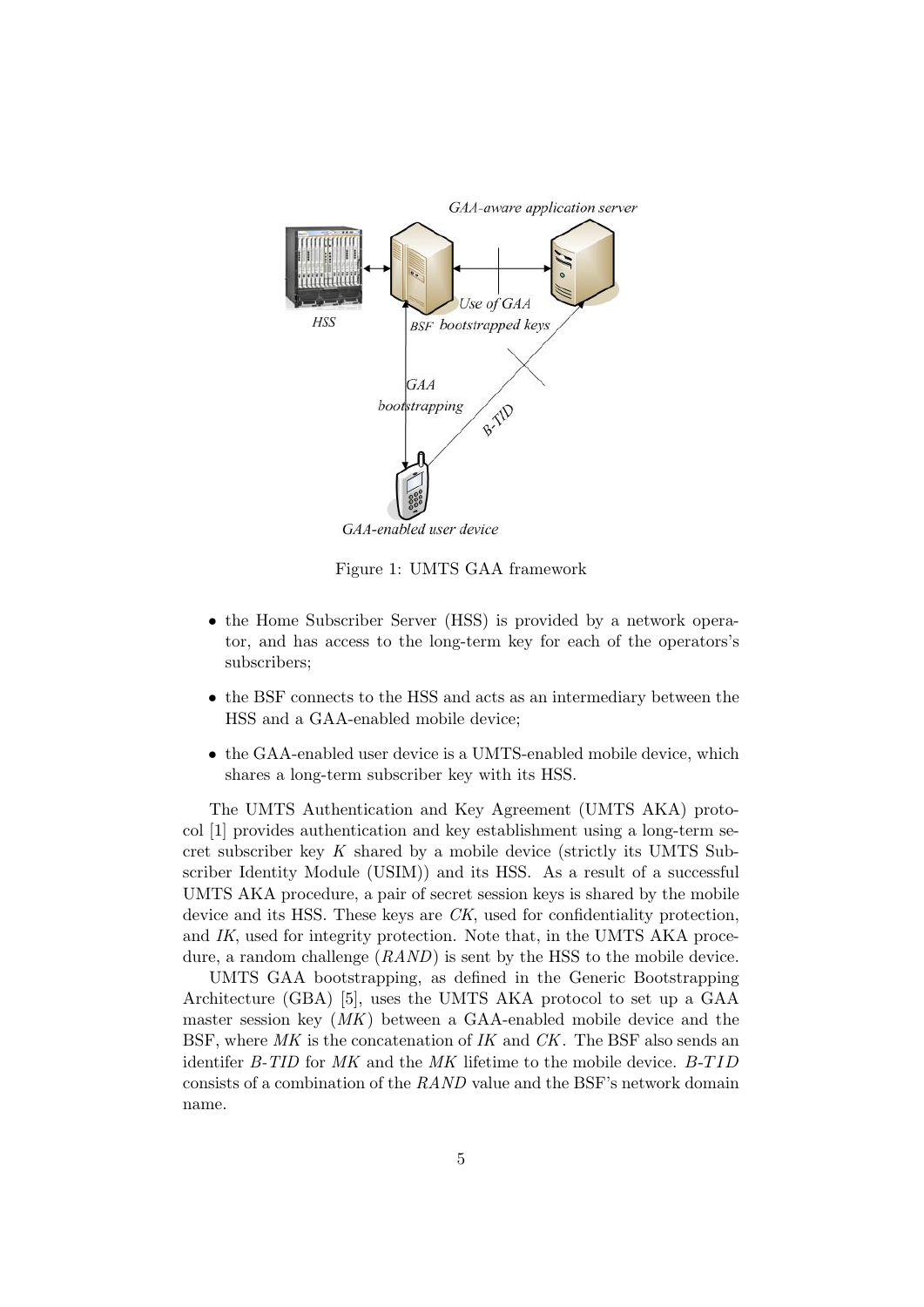The server- and application-specific session key  $SK$  is derived as follows:

 $SK = KDF(MK, GBA$ -variant,  $RAND$ , IMPI,  $NAF-Id$ )

where GBA<sub>-variant</sub> indicates the bootstrapping variant (such as GBA<sub>-</sub>ME or GBA U), and the IP Multimedia Private Identifier (IMPI) is derived from the International Mobile Subscriber Identity (IMSI) [4], which is unique to each mobile device (strictly its USIM).

### 2.3 TC GAA

A Trusted Platform (TP) compliant with the Trusted Computing Group (TCG) specifications is a computing platform with a built-in Trusted Platform Module (TPM) [19, 20, 21]. A TPM is a self-contained processing module with protected capabilities, including random number generation, asymmetric key generation, digital signing and encryption. A TPM is equipped with a unique Endorsement Key (EK) pair, an RSA key pair that is used only for encryption/decryption. The private decryption EK is known only to the TPM and never disclosed, while the public encryption EK may be revealed externally. A variety of other categories of keys can be generated and used by a TPM, and a range of types of public key certificate (and associated certification authorities) are defined in the trusted computing specifications. We use the term Trusted Computing (TC) security infrastructure to refer to the set of deployed TPMs, the associated keys, and the supporting public key infrastructures.

We next outline a possible means of using this security infrastructure to support a GAA security framework, which we refer to as TC GAA. Note that we give only a high level description here; a detailed description of TC GAA is provided in a separate document [8].

As shown in Figure 2, the following Trusted Computing specific entities play a role in TC GAA:

- the supporting public key infrastructures;
- the BSF, which is equipped with a certified signature key pair used for entity authentication;
- the GAA-enabled user device, a TCG complaint TP whose TPM has been equipped with a certified signature key pair (e.g. an Attestation Identity Key (AIK) generated by the TPM) for entity authentication. The TP is also capable of implementing the authenticated key agreement protocol which forms part of the GAA bootstrapping procedure.

The TC GAA scheme operates as follows.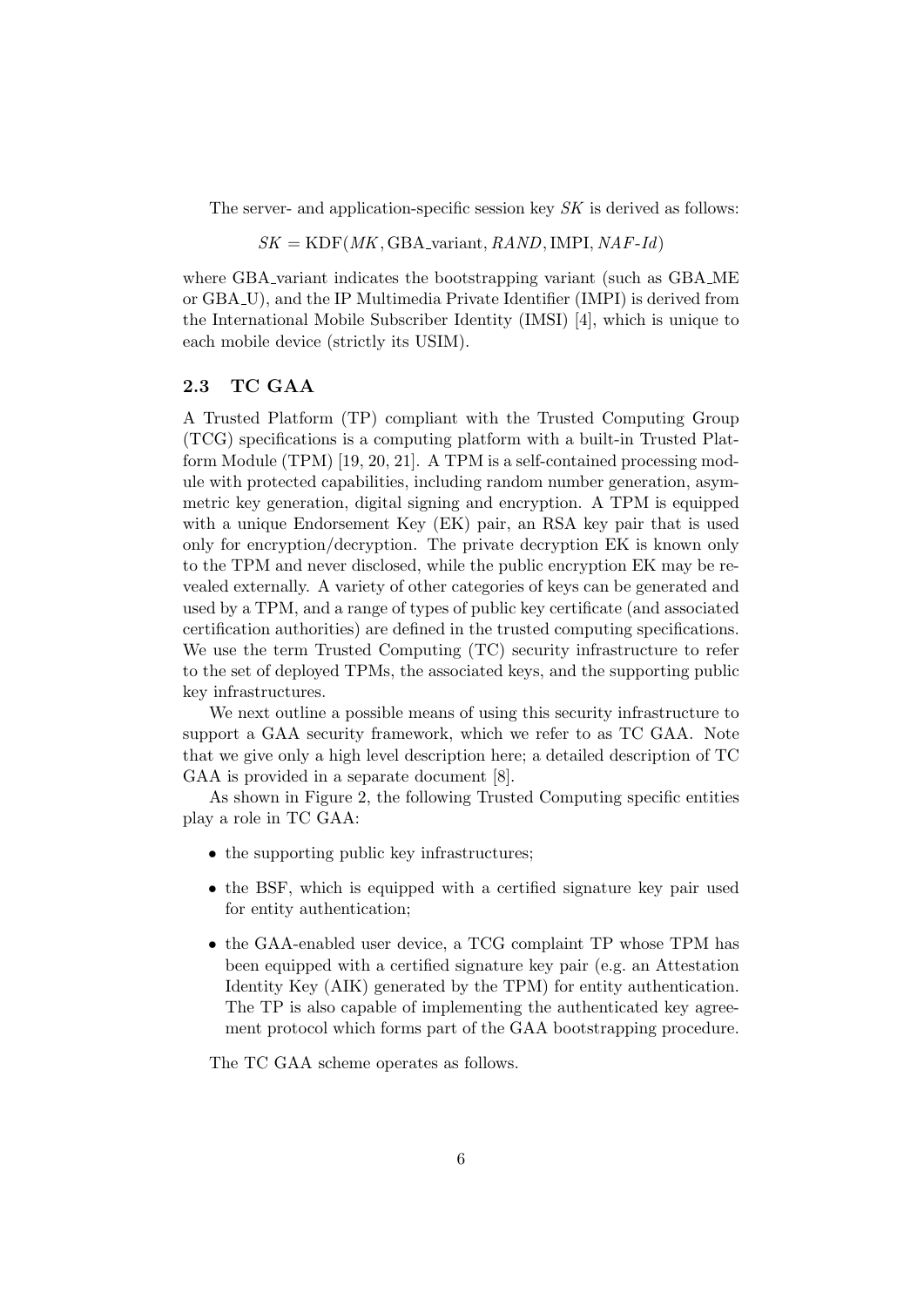

Figure 2: TC GAA framework

- The TC GAA bootstrapping procedure involves use of an authenticated key agreement protocol employing the signature key pairs possessed by the BSF and the TP. The protocol conforms to the two-pass unilateral authentication protocol specified in clause 5.1.2 of ISO/IEC 9798-3:1998 [12]. In every protocol run a new temporary asymmetric key pair is generated by the TPM. The public key of this pair is cryptographically bound to a TP identity  $Id_{TP}$  using the TPM's private signing key; the resulting certificate is sent to the BSF. The BSF generates a secret session key MK, encrypts it using the temporary public encryption key bound to  $Id_{TP}$ , and sends it to the TP together with a key identifier B-TID and the key lifetime. After successful completion of the protocol, during which a random challenge  $R$  is sent by the BSF to the TP, the session key MK is shared by the TP and the BSF. Note that the key identifier  $B-TID$  consists of a combination of R and the BSF network domain name.
- In the TC GAA Use of bootstrapped keys procedure, the TP and the GAA-aware application server follow the procedure defined in section 2.1 to establish a server- and application-specific session key SK using the master key MK shared by the TP and the BSF. The session key SK is derived as follows:

 $SK = KDF(MK, R, Id_{TP}, NAF-Id).$ 

We observe that TC GAA provides a way of exploiting the now very widespread trusted computing infrastructure for the provision of fundamen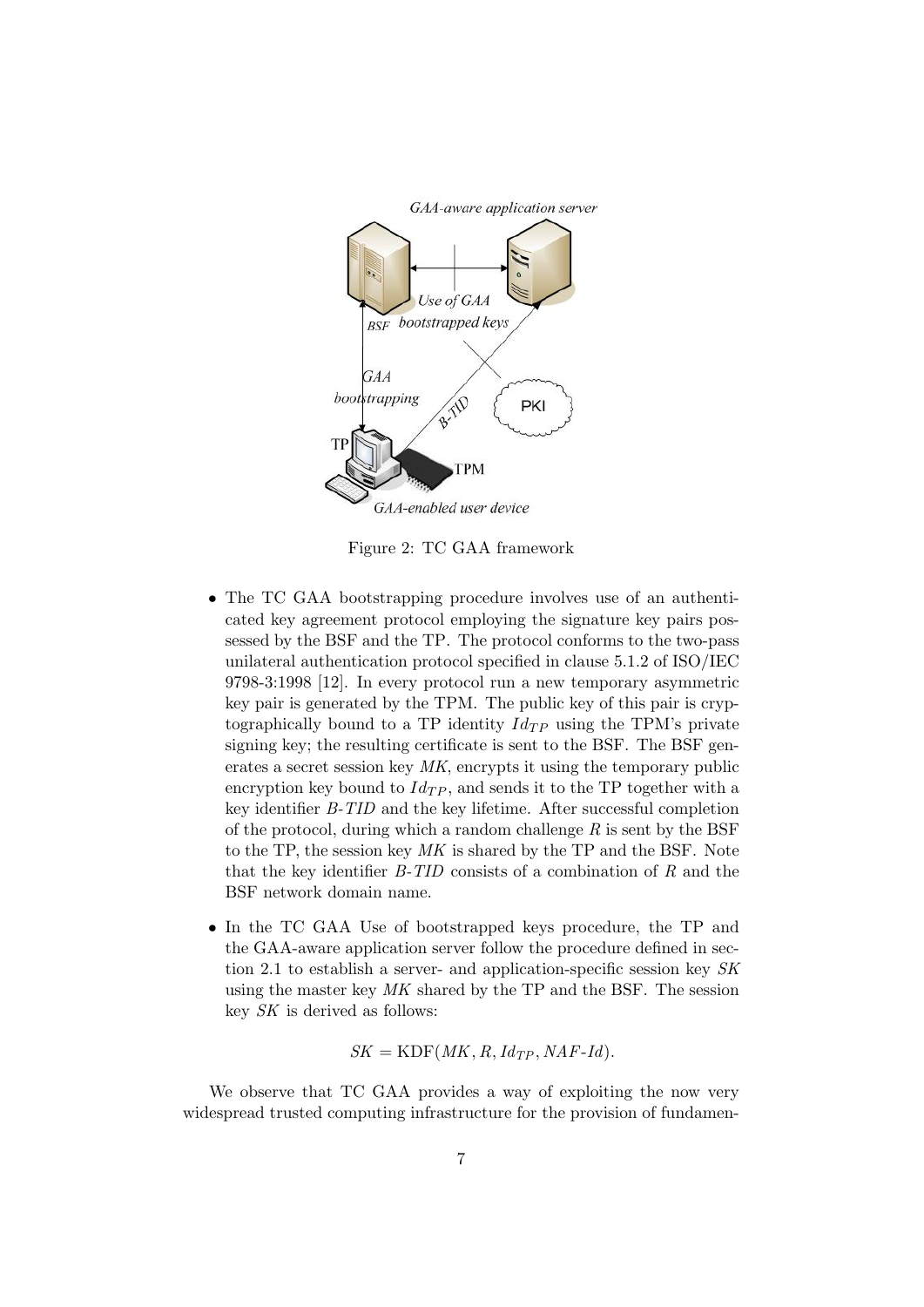tally important generic security services. Of course, application-specific security protocols building on the infrastructure can be devised independently of any generic service and, indeed, there is a large and growing literature on such schemes. However, the definition of a standard GAA-based security service enables the trusted computing infrastructure to be exploited in a simple and uniform way, and it also provides an opportunity for trusted computing aware third parties to provide novel security services. This may help with providing the business case necessary for the emergence of the wide range of third party security services necessary to fully realise the goals of trusted computing.

# 3 Related Work

An application of GAA for HTTP digest authentication [9] has been described by 3GPP [2, 3]. In this scheme, the username and password in normal HTTP Digest authentication are replaced by the GAA's  $B$ -TID and an application-specific key, respectively. At the application server, a user is identified through the identity of his or her GAA-enabled mobile device. This requires that the GAA-enabled device involved is user-specific (which is not true for the scheme we describe below).

Alzomai and Josang [6] proposed a multi-institution OTP scheme using Trusted Computing, in which a mobile phone equipped with a Mobile Local-Owner Trusted Module (MLTM) [18, 22] acts as an OTP generator. A configuration procedure is needed to generate and maintain a user-specific secret key shared by the MLTM and the application server, which is used by the MLTM to generate a counter-based OTP sequence. In this scheme, as is the case for the 3GPP scheme described above, an adversary in possession of the user-specific device could misuse it to impersonate the legitimate user.

Molva and Tsudik [15] were the first to propose the use of a non-userspecific security token (card) for user authentication. A token shares a strong cryptographic key with an authentication server, and is used solely to provide a secure channel between a human user and the server. Since the token is not associated with any particular user, the scheme is resistant to token compromise and avoids the need for a token-specific user registration procedure. However, it requires every server to securely distribute a keybearing token to every user, which is likely to be a significant burden in practice, as discussed in section 1.

Holtmanns et al. [11] (section 4.2.1) proposed a OTP scheme designed for use in authenticating users to a corporate network, and which has similarities to the scheme described in section 4.3. Both schemes generate OTPs from GAA bootstrapped keys and a long-term user password. However, the OTPs (actually secret keys) in the Holtmanns et al. scheme are used for mutual authentication, whereas in the scheme of section 4.3 they are employed solely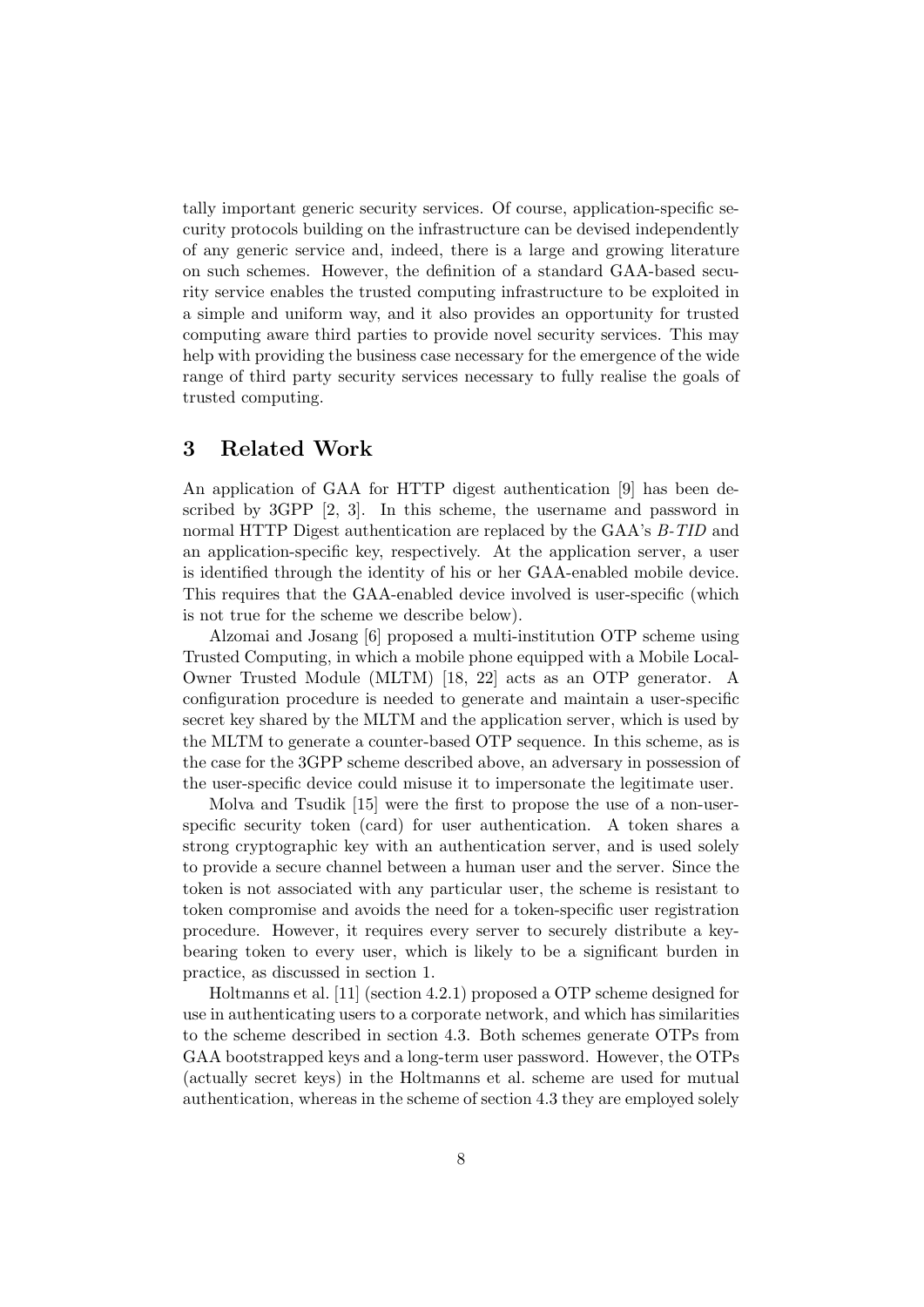for user authentication.

The GAA OTP scheme is designed to be integrated into existing authentication infrastructures in a simple and cost-effective way. It converts static password authentication into an OTP scheme using the GAA service, and requires only small changes to the client and the server, as described in sections 4.3 and 4.4.

# 4 GAA-based OTP Systems

We first describe a general scheme, GAA OTP, that uses the GAA architecture described in section 2.1 to convert a static password authentication system into an OTP system. We then specify two practical instantiations of this general scheme, building on UMTS GAA and TC GAA.

## 4.1 The General GAA OTP Scheme

In the general scheme, the following entities play a role:

- a user U with identifier *username*;
- a GAA-aware application server  $S$ , which shares a user-specific secret password  $pw$  with every user  $U$ , and whose clock is synchronised with that of the BSF;
- a client application  $C$ , used by  $U$  to access  $S$ :
- a BSF that provides the GAA service;
- a GAA-enabled user device T that can access the GAA service provided by the BSF.

Figure 3 summarises the general GAA OTP protocol. We next give a full description, referring to the step numbers given in the figure.

When U wishes to access  $S, U$  directs its client  $C$  to  $S$ . U then causes  $T$ to engage in a GAA bootstrapping procedure with the BSF (step 1). After successful execution of this process, the values  $B\text{-}TID$ , MK, MK lifetime, and other relevant values are shared and cached by T and the BSF. T then derives a session key  $SK$ , as described in section 2.1 (step 2). Note that  $SK$ is not specific to  $U$ , and cannot be used to authenticate  $U$  to  $S$ .

After derivation of  $SK$ , T computes an authenticator *otp* as a function of  $SK$  and  $pw$  (step 3), i.e.

$$
otp = f(SK, pw).
$$

The function  $f$  can be implemented in many ways. One possibility is to instantiate f using  $HMAC$  [14] based on a suitable cryptographic hash function. That is, otp could be computed as: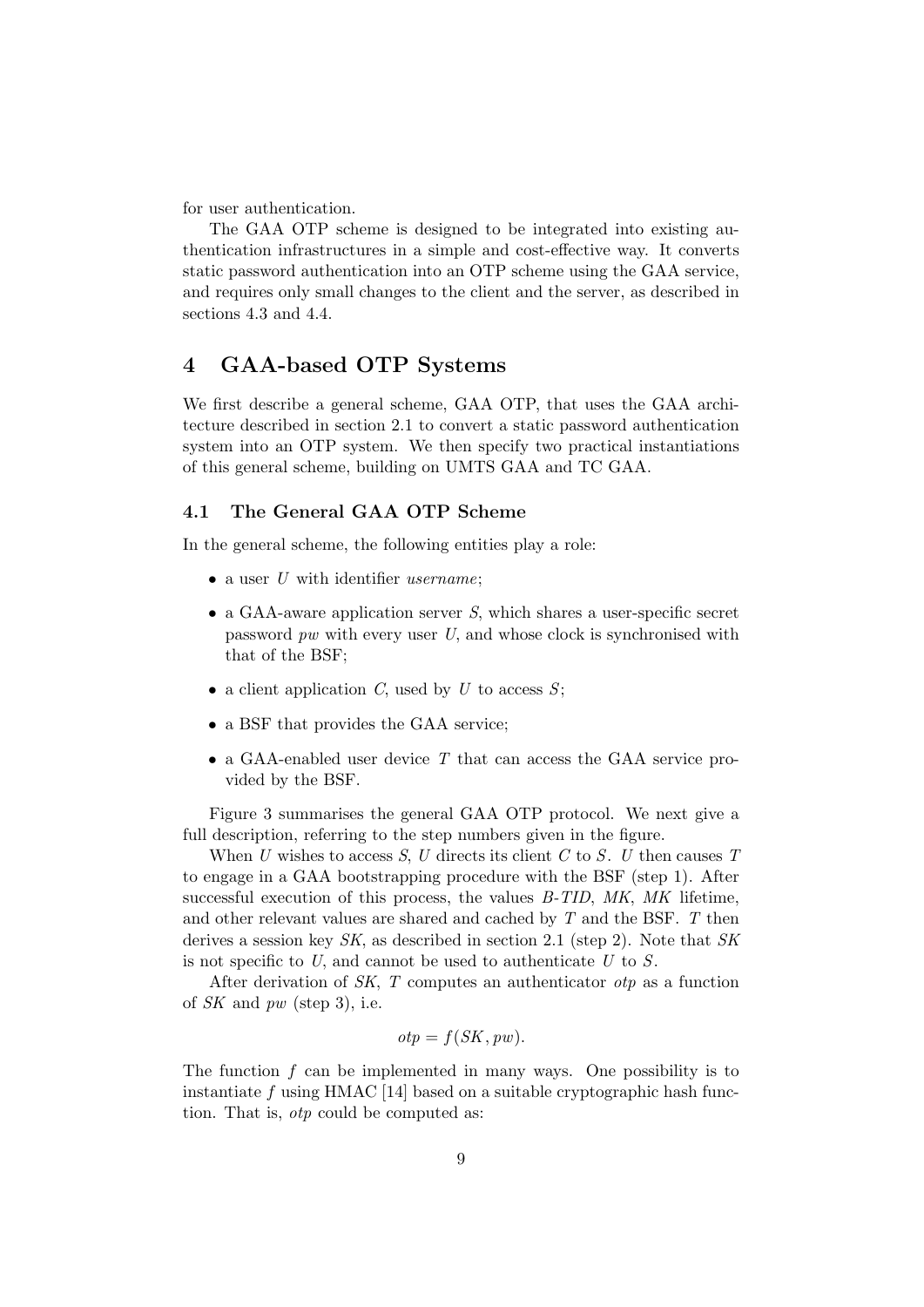

Figure 3: General GAA OTP protocol

$$
otp = \mathrm{HMAC}_{SK}(pw).
$$

The user password pw should not be cached by  $T$ , and the keys  $MK$  and SK and other related information should be deleted after computation of otp.

The server authenticates the user  $U$  by requiring the values  $B-TID$ , username, and otp to be submitted via the communication channel between C and S (step 4). To verify the received *otp*, S engages in the Use of bootstrapped keys procedure by sending the received B-TID and its own identifier  $NAF-Id$  to the BSF; it receives in return the same SK as available to T together with its lifetime and other relevant information (step 5). The SK lifetime must be set to be the same as that of MK. Before recomputing *otp*, S must check whether or not the current system time of S is within the SK lifetime. If not, SK is invalid and U is rejected; otherwise, S now uses the received  $SK$  to recompute *otp*. If the recomputed *otp* and the *otp* submitted by  $U$  match,  $U$  is granted access (step 6).

If the lifetime of  $SK$  is chosen to be sufficiently short then the scheme has the one-time property, since otp is only valid for a short time. In practice the lifetime of  $MK$  and  $SK$  will depend on the application's specific security requirements.

#### 4.2 Possible variants

In the scheme described above, we can arrange for an  $otp$  to be usable only once simply by changing the checking performed by S. This can be achieved by deeming otp to be valid only if it is computed using a fresh SK. To ensure this S must check whether or not the received B-TID has been used previously. Note that this requires  $S$  to cache all the  $B-TID$  values it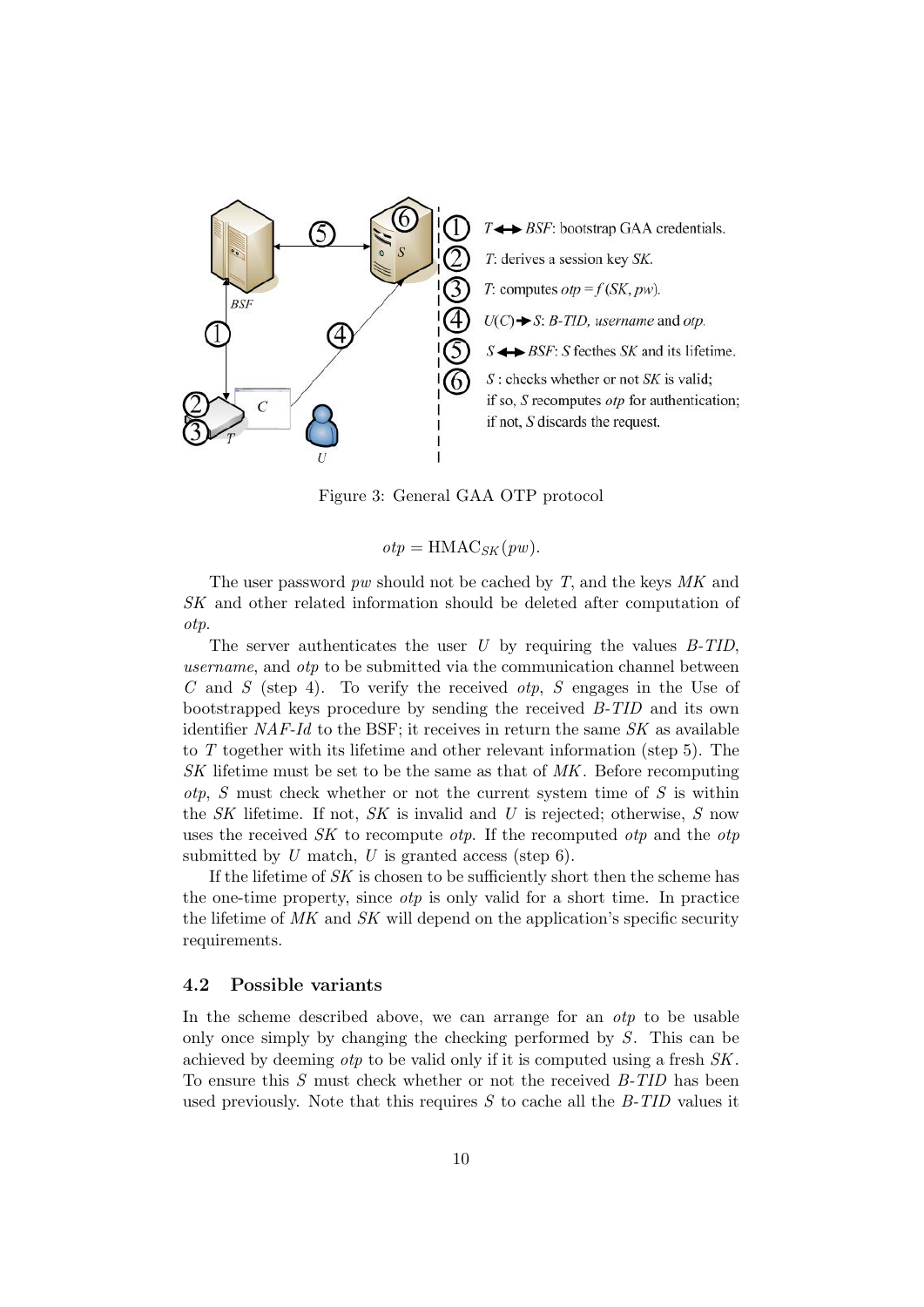receives until their corresponding SK expires.

Note that the timeliness of an authenticator  $otp$  is controlled by the lifetime of SK. To prevent an otp from being accepted at a much later time, the lifetime of SK must be sufficiently short. However, SK could be used as a long-term authentication secret key, with the necessary management mechanisms in the user device. In such a case we could modify the protocol to achieve the same security objectives by computing otp as a function of SK, pw and a time variant parameter var, i.e.

$$
otp = f(SK, pw, var)
$$

where the time variant parameter is either a time stamp or a sequence number. The system would then work as follows.

The user U submits the values B-TID, username, var, and otp to S. In addition to verifing the validity of  $SK$ , the application server S must verify the freshness of the time variant parameter, i.e. it must verify the validity of the timestamp or sequence number. Whilst such a change would reduce the use of GAA bootstrapping procedure, it would also incur additional management overheads, namely the requirement for  $U$  and  $S$  to either have synchronised clocks or maintain bilateral sequence numbers.

## 4.3 The UMTS GAA OTP System

We next describe a practical instantiation of GAA OTP building on UMTS GAA. In this system, referred to as UMTS GAA OTP, C and T have the following UMTS-specific properties.

- The client application  $C$  (e.g. a web browser) resides in a personal computer. We assume that an application supporting the system has been installed in this PC (e.g. as a Java applet/browser plug-in). The scheme-specific application must be aware of the FQDN of the GAAaware application server S and the identifier of the application protocol.
- The GAA-enabled user device  $T$  is a UMTS-enabled mobile phone. We assume that an application supporting the system has been installed in  $T$ . We also require  $T$  to possess a means of communication with the scheme-specific application in the user PC in order to exchange the necessary information, e.g. as provided by a USB cable or a Bluetooth link. The application is assumed to be capable of accessing the GAA session key SK in order to compute the authenticator otp, as described in section 4.1.

Figure 4 summarises the UMTS GAA OTP protocol. We next give a more detailed description, referring to the step numbers given in the figure.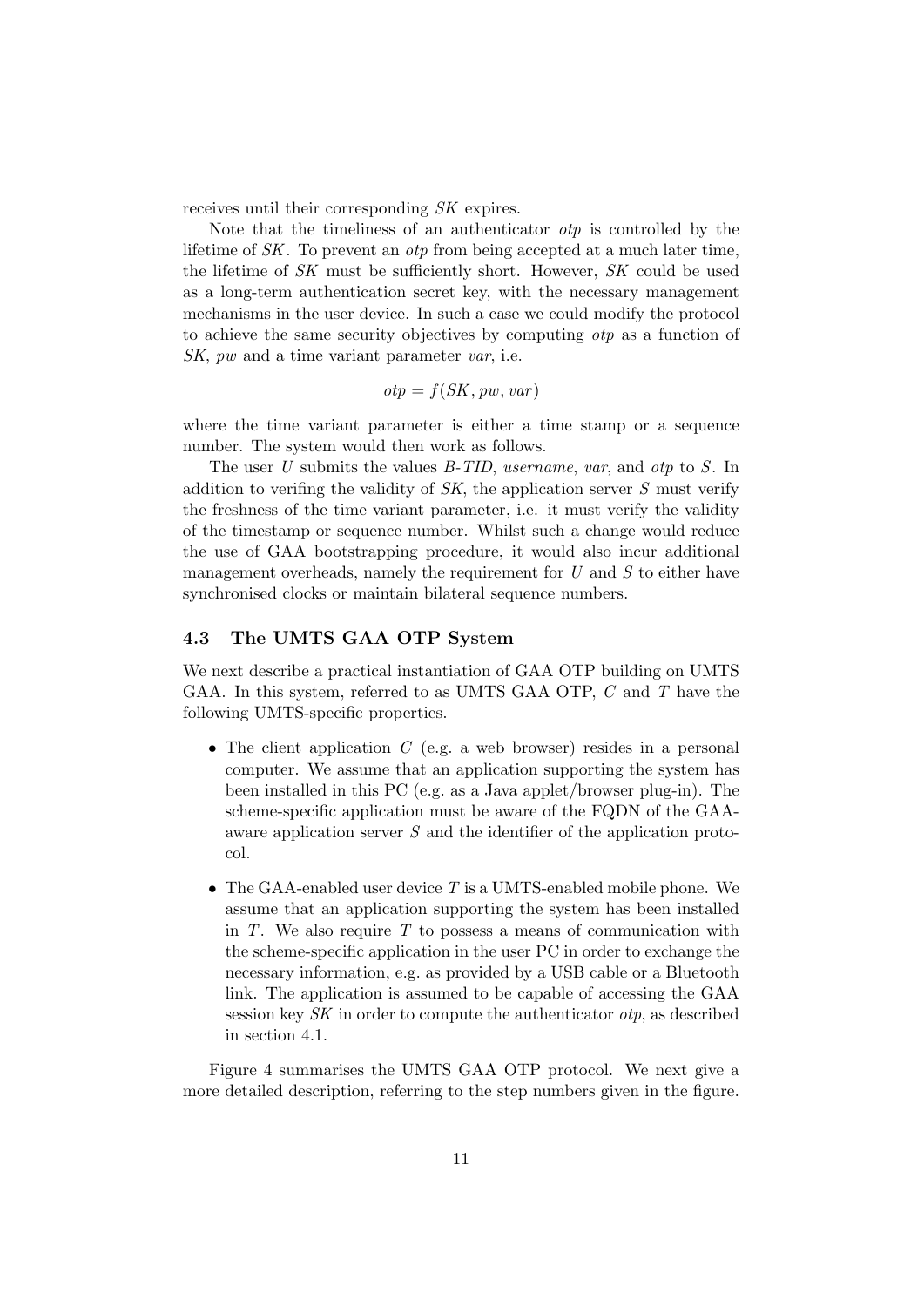

Figure 4: UMTS GAA OTP protocol

When U wishes to access  $S, U$  directs the browser C to  $S, U$  then causes T to engage in a UMTS GAA bootstrapping procedure with the BSF (step 1). After successful execution of this process, the values B-TID, RAND, MK, and the MK lifetime are shared and cached by T and the BSF.

T now prompts the user for the password  $pw$  (step 2), and requests from  $C$  the FQDN of  $S$  and the identifier of the application protocol (step 3). T next constructs NAF-Id and derives a session key SK, as described in section 2.2; T now uses SK and pw to compute an authenticator otp (step 4). T then sends to C the values B-TID and otp (step 5). U submits the values  $B\text{-}TID$ , *username* (which must be input by U at some point), and otp to S (step 6). The remaining steps of the protocol involve S fetching GAA credentials (step 7) and  $S$  verifying the request (step 8), which are the same as steps 5 and 6 of the GAA OTP, as described in section 4.1.

## 4.4 The TC GAA OTP System

Finally, we describe a practical instantiation of GAA OTP building on TC GAA. In this system, referred to as TC GAA OTP, C and T have the following TC-specific properties.

- The GAA-enabled user device  $T$  is a personal computer with a TCG compliant TPM.
- The client application  $C$  (e.g. a browser) resides in the GAA-enabled user device. We assume that an application supporting the system has been installed in  $C$  (e.g. as a Java applet/browser plug-in). The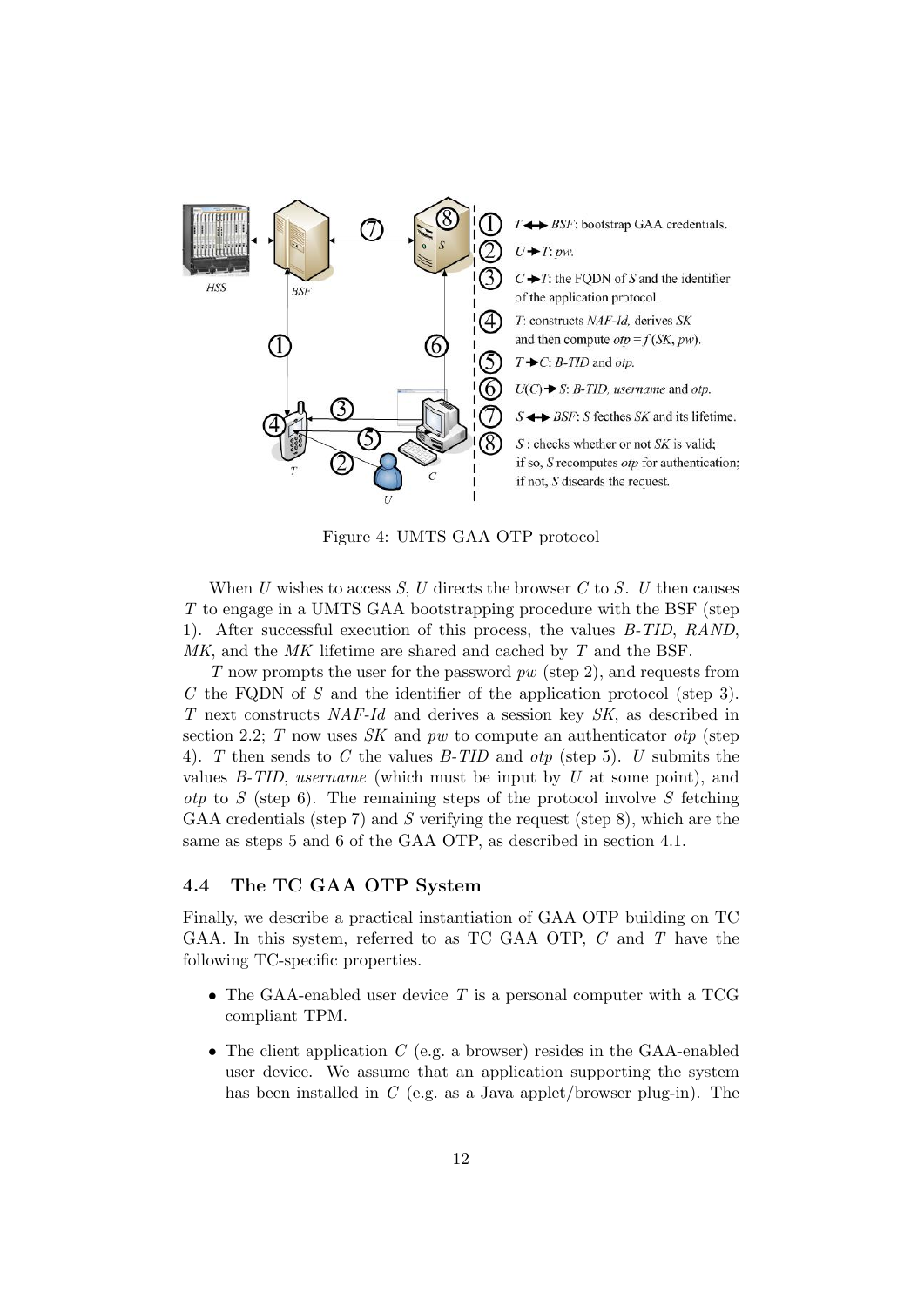

Figure 5: TC GAA OTP protocol

scheme-specific application must be aware of the FQDN of the GAAaware application server S and the identifier of the application protocol. The application is assumed to be capable of accessing the GAA session key SK in order to compute the authenticator otp, as described in section 4.1.

Figure 5 summarises the TC GAA OTP protocol. We next give a more detailed description, referring to the step numbers given in the figure.

When U wishes to access  $S, U$  directs the browser C to S. C (as instructed by  $U$ ) now causes T to engage in a TC GAA bootstrapping procedure with the BSF (step 1). After successful execution of this process, the values B-TID, R, MK, and the MK lifetime are shared and cached by T and the BSF.

 $C$  now prompts the user for the *username* and the password  $pw$  (step 2).  $C$  asks  $T$  for a session key  $SK$  by providing the FQDN of  $S$  and the identifier of the application protocol; in response T constructs NAF-Id and derives a SK, as described in section 2.3. C receives back from T the SK and the corresponding  $B-TID$  (step 3). C now uses the SK and pw to compute an authenticator otp (step 4). U (or C acting on behalf of U) submits the values  $B\text{-}TID$ , *username*, and *otp* to S (step 5). The remaining steps of the protocol involve S fetching GAA credentials (step 6) and S verifying the request (step 7), which are the same as steps 5 and 6 in the GAA OTP scheme, as described in section 4.1.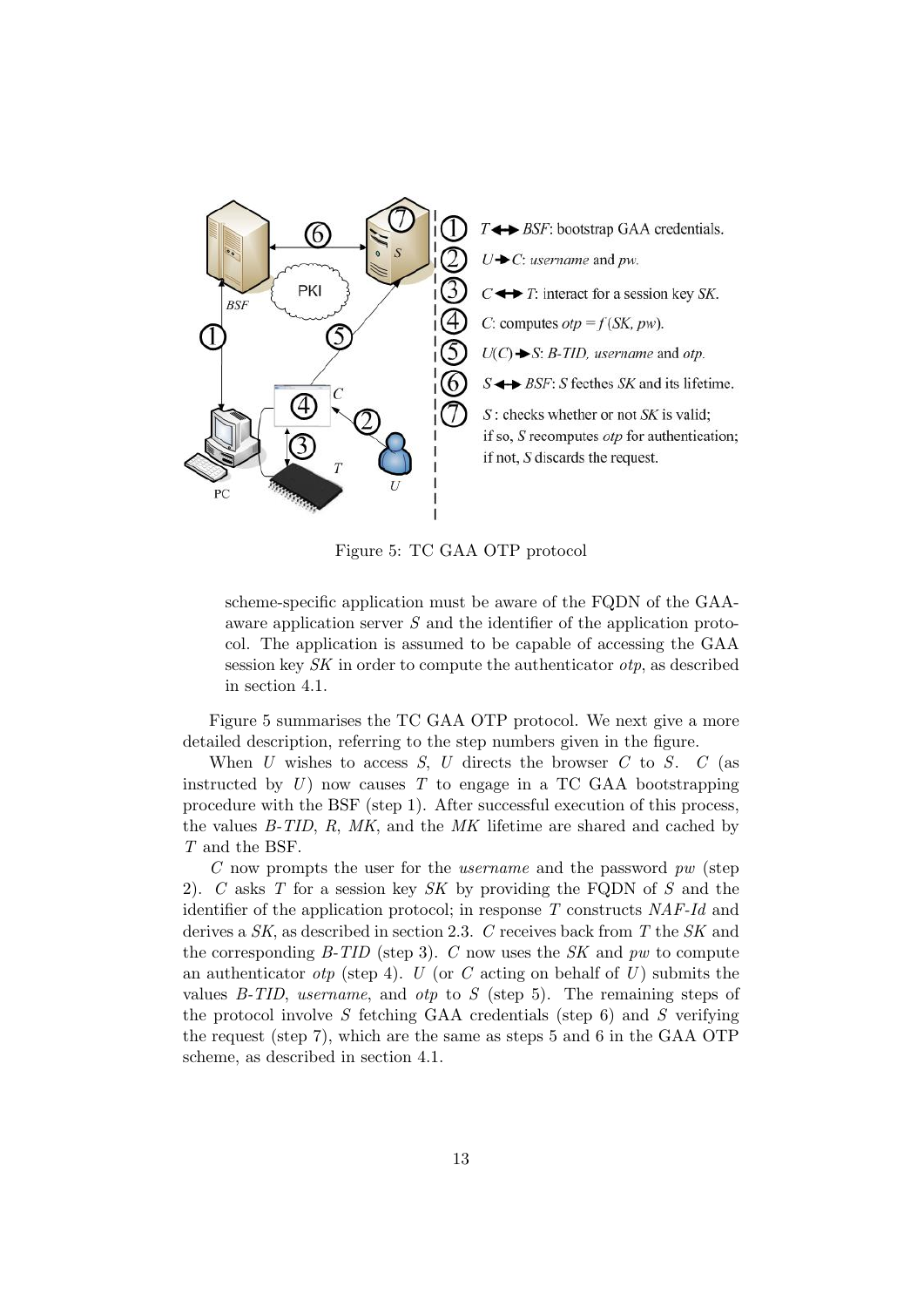## 5 Advantages and Limitations

Unlike most OTP systems using a dedicated key-bearing token, the system does not require an initialisation process. That is, the GAA-enabled device (i.e. the TP or the mobile device) is neither user nor server specific, and can be used in the protocol with no registration or configuration (except for the installation of the necessary application software). This approach fits well to the multi-institution scenario. The system enables server and applicationspecific session keys to be generated using a GAA-enabled device, where each such key can be used to help authenticate a user to the appropriate GAA-aware server. The GAA-enabled device thus acts as a multi-institution OTP token. Moreover, since a GAA bootstrapped session key is used in the computation of the authenticator, there is no need to generate and securely distribute a key-bearing token to every user, which is a potentially major management overhead for dedicated OTP token schemes.

To employ UMTS GAA OTP, a user needs only a GAA-enabled mobile phone with a valid subscription, and there are a very large number of subscription holders across the world. In the case of TC GAA OTP, a GAA-enabled TCG compliant TP is needed. According to a report published by TCG [10], in 2008 over 200 million TPMs were shipped in original equipment manufacturer (OEM) platforms. The TCG further report that it is expected that, by the end of 2011, TPM penetration in OEM platforms will be more than 80 percent. Both systems thus have good scalability. We observe that the use of a third party server (the BSF server) might give rise to scalability issues, and could act as a single point of failure. In practice, the BSF service could be deployed in a distributed manner; that is, a set of BSF servers (with distinct network domain names) could be used to provide the GAA service. This commonly used approach gives a degree of fault tolerance and removes the single point of failure.

The most commonly employed user authentication mechanism for browser access to a website is almost certainly the static password, possibly sent via an SSL/TLS-protected channel. The two systems we have described can be deployed to seamlessly convert a static password scheme into a OTP system with only small changes required to the server and client.

The UMTS GAA OTP scheme requires a connection (e.g. as provided by a USB cable or Bluetooth link) between the browser and the mobile phone. This poses a challenge to the scheme's usability and portability. We are currently working on prototyping the UMTS GAA OTP scheme and certain variants of it. One such variant is a so-called multi-channel scheme, which has been developed specifically to address this usability challenge. This issue is discussed further in section 7.

We observe that the server and user must both trust the party which operates the BSF not to compromise long-term user passwords by intercepting client-server communications and performing a brute force search (see also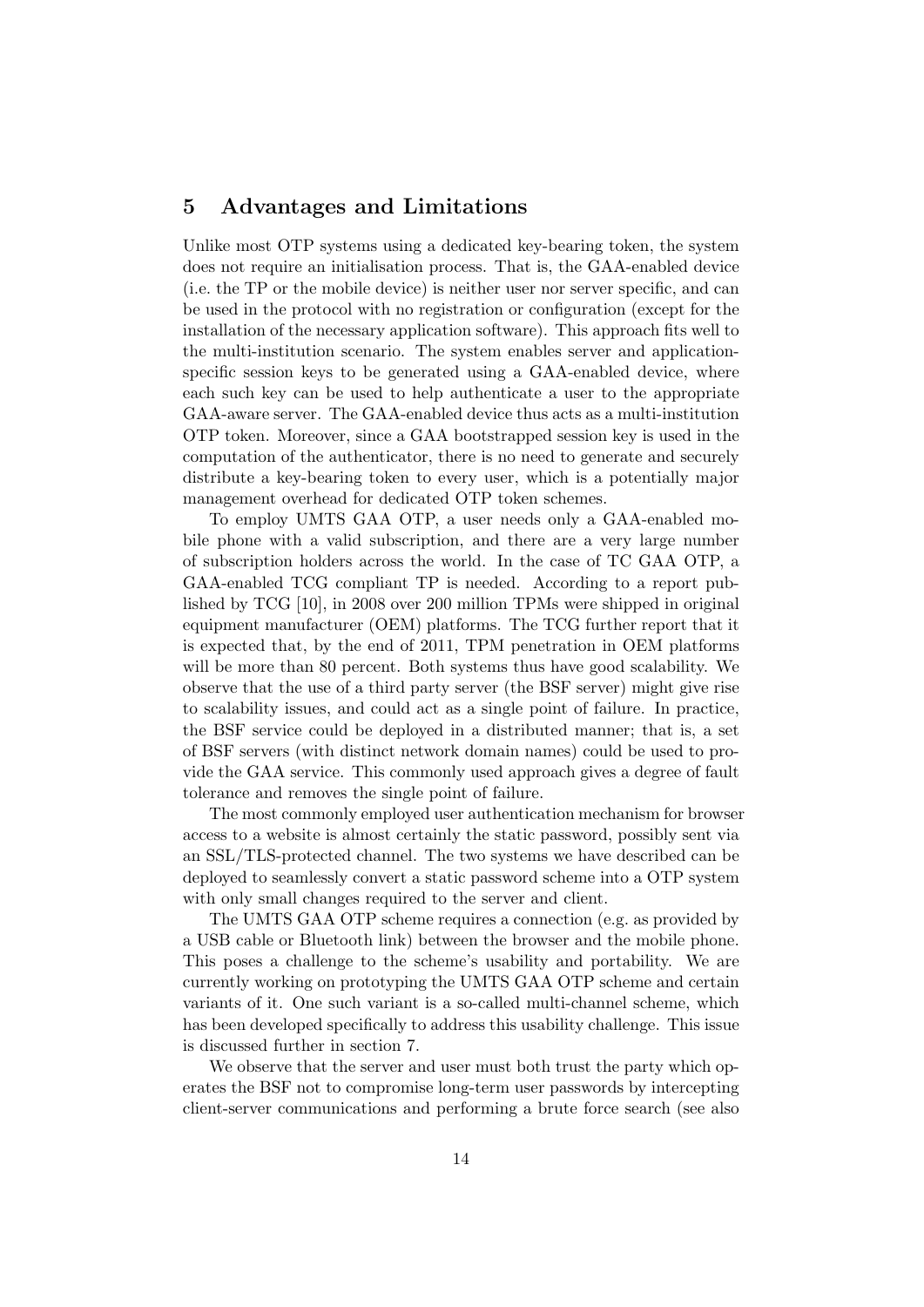section 6). Such a trust relationship could be supported by a contractual agreement.

Finally, use of the scheme will incur the cost of using the GAA service. However, the variant schemes described in section 4.2 could be employed to reduce use of the GAA bootstrapping process, and hence reduce the cost overhead.

# 6 Informal Security Analysis

The security of the schemes we have described relies on the security of the underlying UMTS GAA and TC GAA procedures. In turn, the security of UMTS GAA is built on the assumption that learning the subscriber key and/or  $MK$  by attacking UMTS AKA is not possible [11]. Similarly, by using a secure authenticated key agreement protocol in TC GAA (and there are a number of provably secure protocols [7]), we can ensure that it is not possible to learn MK by attacking the operational protocol [8].

A further requirement for use of the scheme is that the application server and the BSF have the means to set up a mutually authenticated secure channel, which implies that the BSF has the means to authenticate the requester against the FQDN. As a result, an adversary can neither obtain  $SK$  by monitoring the link between  $S$  and the BSF, nor request the  $SK$ intended for S from the BSF, since the adversary cannot claim ownership of the FQDN for this SK.

In both schemes, the GAA-enabled device (i.e. the TP or the mobile device) must be trusted by the user, since it has access to the user's longterm password and GAA bootstrapped keys. Similarly, the entity operating the BSF must be trusted not to use the GAA bootstrapped keys to perform a dictionary attack on an intercepted *otp* to recover pw. However, the PC hosting the client C in the UMTS GAA OTP scheme does not need to be trusted since it will not have access to the GAA bootstrapped key or  $pw$ ; that is, the scheme provides protection of the long-term password even when used with untrusted or compromised PCs. In this latter case we need to assume that the UMTS mobile cannot be compromised by communicating with a malicious PC.

Of course, if an untrustworthy PC is used with UMTS GAA OTP, then otp will be compromised, as would be the case in the event of a phishing attack or an attack on the communications link between client and server. However, given that the GAA bootstrapped key SK remains secure, and that a secure means is used to compute  $otp$  from  $SK$  and  $pw$ , compromise of otp will only give an intruder access to the genuine server for a short period of time.

The only remaining strategy for an attacker trying to learn pw is to mount an on-line dictionary attack. In such an attack, an adversary guesses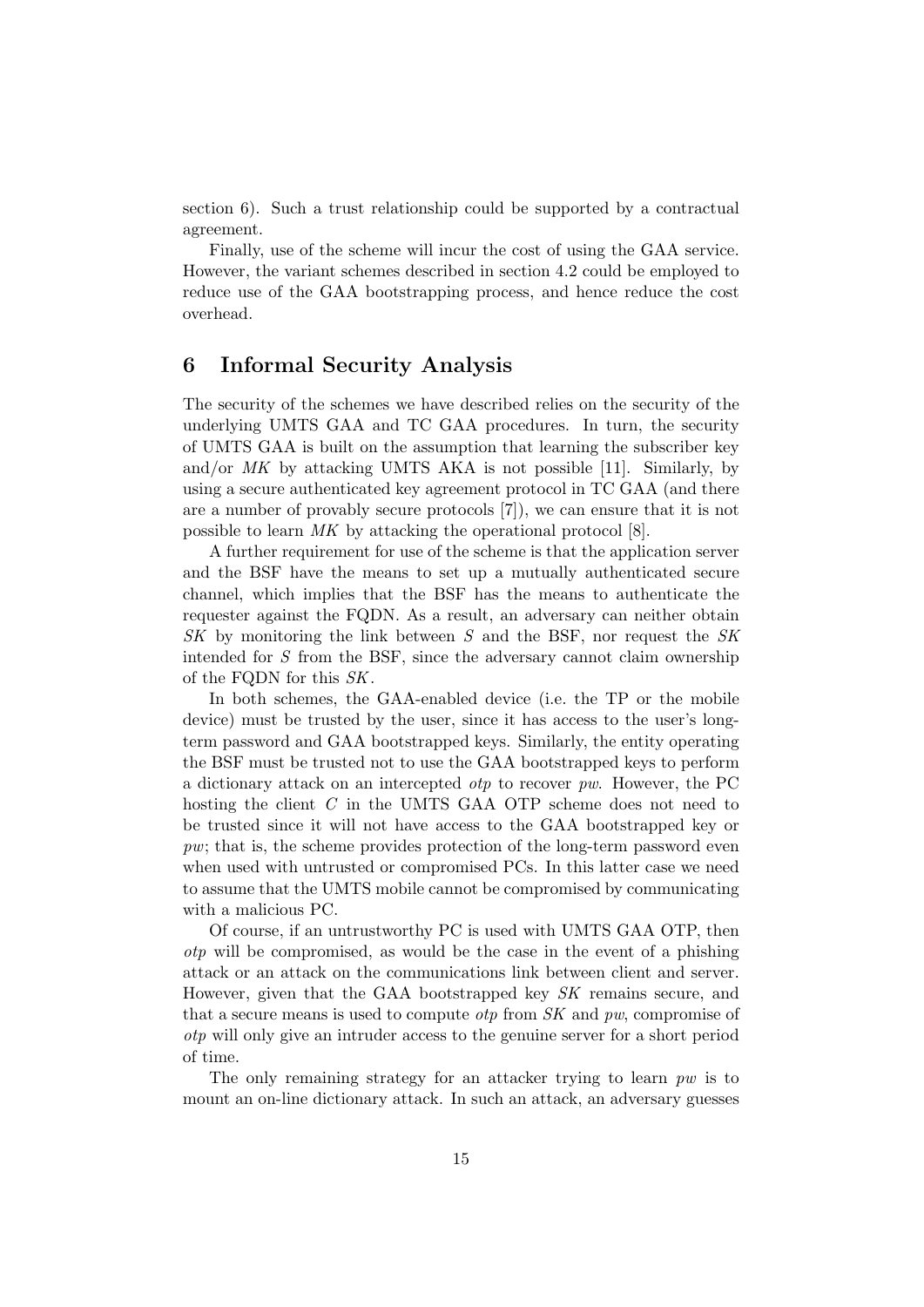pw and uses a GAA-enabled device to engage in the protocol (masquerading as the user) to test whether or not this single guess is correct. To defeat such an attack, S must lock out a user after a fixed number of failed authentication attempts.

Note that, in order to reduce the risk of compromise, the GAA bootstrapping keys and the user's password should be deleted from the GAAenabled device after the computation of otp. Moreover, one-time passwords are consumed on demand, and thus the only secret that needs to be securely managed is the user's long-term password, which is known only by the user and the server.

# 7 Conclusions and Future Work

GAA is a general framework that enables pre-existing security infrastructures to be used to provide general purpose security services, such as key establishment. We have shown how GAA services can be built on the Trusted Computing security infrastructure, complementing the previously standardised GAA schemes built on mobile phone infrastructures. We then proposed a general scheme that converts a simple static password authentication mechanism into a one-time password (OTP) system using the GAA key establishment service. In this scheme the GAA-enabled device (the OTP token) is neither user nor server specific, and can be used in the protocol with no registration or configuration. The system also fits well to the multiinstitution scenario. We have also described two practical instantiations of the general scheme, building firstly on UMTS GAA and secondly on TC GAA.

In these two instantiations, the GAA-enabled device is either a GAAenabled 3G mobile phone or a personal computer with a TCG compliant TPM, both of which are very widely used. Thus both schemes have good scalability. Moreover, the systems can be used to enhance the most widely used authentication mechanism on the Internet with only small changes in the client and server.

We are currently working on prototype implementations of the UMTS GAA OTP system and certain variants of it in order to investigate security, usability, and performance in practice. In the UMTS GAA OTP system described in section 4.3, the web browser needs to be enhanced to be able to fetch the credentials from the mobile phone and insert them in the HTML forms. One way of achieving this is to install a supporting application (e.g. as a browser plug-in) in the browser. Another approach would become possible if Javascript was enhanced to support communications with a mobile phone. If such a facility was in place, a supporting application could be provided as a Javascript program that is downloaded when required.

As noted above, UMTS GAA OTP requires a connection (e.g. as pro-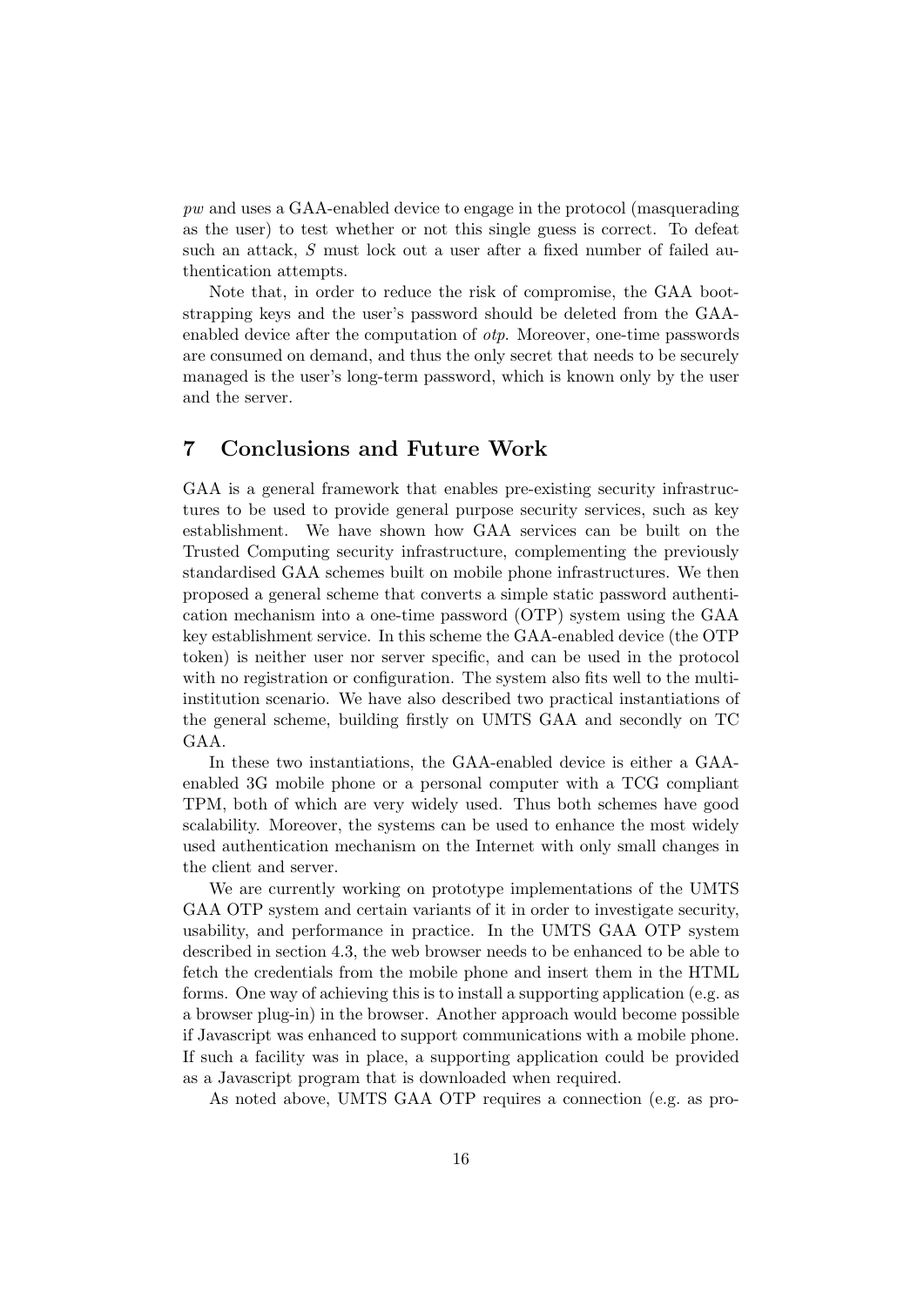vided by a USB cable or Bluetooth link) between the browser and the mobile phone. This requirement potentially reduces the scheme's usability. However, we have developed a multi-channel variant of the UMTS GAA OTP system designed to address this issue. In this scheme, the mobile device communicates with a application server directly to generate a counter- or time-based one-time password *otp*. The user reads the *otp* displayed on the mobile device and enters it, along with his or her username, into the PC web browser. Note that, in this multi-channel system, no supporting application needs to be installed in the web browser, and the need for a phone-browser connection is avoided.

The schemes we have described, together with certain variants of them currently under development, provide a simple and cost-effective means of upgrading static password authentication to a one-time system, addressing the serious threat posed by phishing [13].

# Acknowledgments

The authors would like to thank Liqun Chen, Zheng Gong and Qiang Tang for their invaluable encouragement and advice.

## References

- [1] 3rd Generation Partnership Project (3GPP). 3G Security: Access Secure for IP-based Services, Technical Specification TS 33.203, Version 9.3.0, 2009.
- [2] 3rd Generation Partnership Project (3GPP). Bootstrapping interface  $(Ub)$  and network application function interface  $(Ua)$ ; Protocol details, Technical Specification TS 24.109, Version 9.1.0, 2009.
- [3] 3rd Generation Partnership Project (3GPP). Generic Authentication Architecture (GAA); Access to network application functions using Hypertext Transfer Protocol over Transport Layer Security (HTTPS), Technical Specification TS 33.222, Version 9.1.0, 2009.
- [4] 3rd Generation Partnership Project (3GPP). Numbering, Addressing and Identification, Technical Specification TS 23.003, Version 9.2.0, 2009.
- [5] 3rd Generation Partnership Project (3GPP). Technical Specification Group Services and Systems Aspects, Generic Authentication Architecture (GAA), Generic Bootstrapping Architecture, Technical Specification TS 33.220, Version 9.2.0, 2009.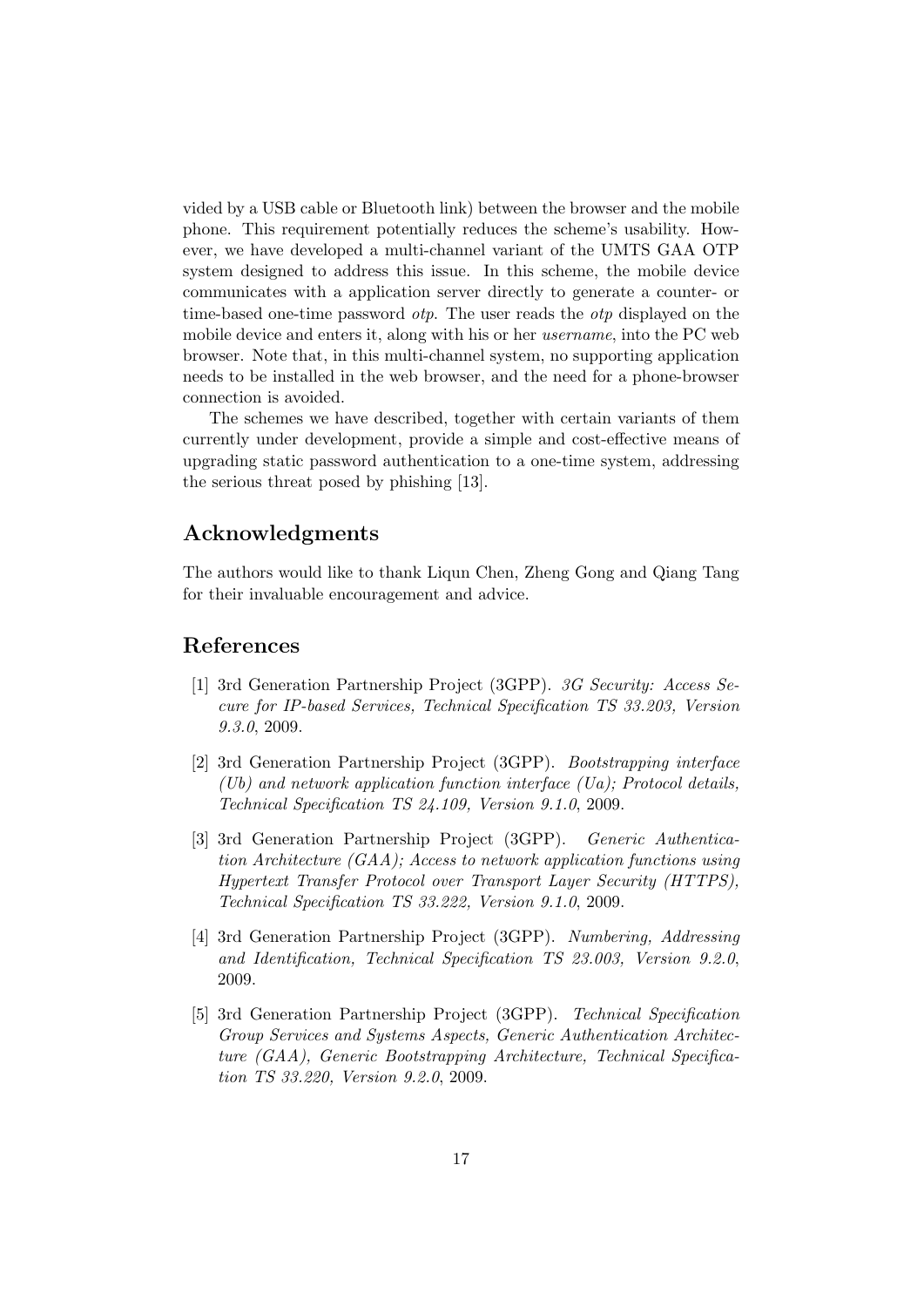- [6] M. Alzomai and A. Josang. The mobile phone as a multi OTP device using Trusted Computing. In Proceedings of the 4th International Conference on Network and System Security, pages 75–82, Melbourne, Australia, 2010. IEEE Computer Society.
- [7] C. Boyd and A. Mathuria. Protocols for Authentication and Key Establishment. Springer, 2003.
- [8] C. Chen, C. J. Mitchell, and S. Tang. Extending Trusted Computing as a security service. In preparation. A poster of this paper is available at http://www.isg.rhul.ac.uk/cjm/Papers/etcaas.pdf.
- [9] J. Franks, P. M. Hallam-Baker, J. L. Hostetler, S. D. Lawrence, P. J. Leach, A. Luotonen, and L. C. Stewart. HTTP authentication: Basic and digest access authentication. Internet Engineering Task Force, RFC 2617, June 1999.
- [10] T. Hardjono and G. Kazmierczak. Overview of the TPM key management standard. TCG Presentations at the 1st IEEE Key Management Summit, Baltimore MD, 23-24 September 2008. Available at http://www.trustedcomputinggroup.org/resources/.
- [11] S. Holtmanns, V. Niemi, P. Ginzboorg, P. Laitinen, and N. Asokan. Cellular Authentication for Mobile and Internet Services. John Wiley and Sons, December 2008.
- [12] International Organization for Standardization, Genève, Switzerland. ISO/IEC 9798-3:1998/Amd 1:2010, Information technology—Security techniques—Entity authentication—Part 3: Mechanisms using Digital Signature Techniques, 1998.
- [13] L. James. Phishing Exposed. Syngress, January 2006.
- [14] H. Krawczyk, M. Bellare, and R. Canetti. HMAC: Keyed-hashing for message authentication. Internet Engineering Task Force, RFC 2104 (Informational), February 1997.
- [15] R. Molva and G. Tsudik. Authentication method with impersonal token cards. In Proceedings of the 1993 IEEE Symposium on Security and Privacy, pages 56–65, Oakland, California, USA, 1993. IEEE Computer Society.
- [16] D. M'Raihi, M. Bellare, F. Hoornaert, D. Naccache, and O. Ranen. HOTP: An HMAC-based one-time password algorithm. Internet Engineering Task Force, RFC 4226 (Informational), December 2005.